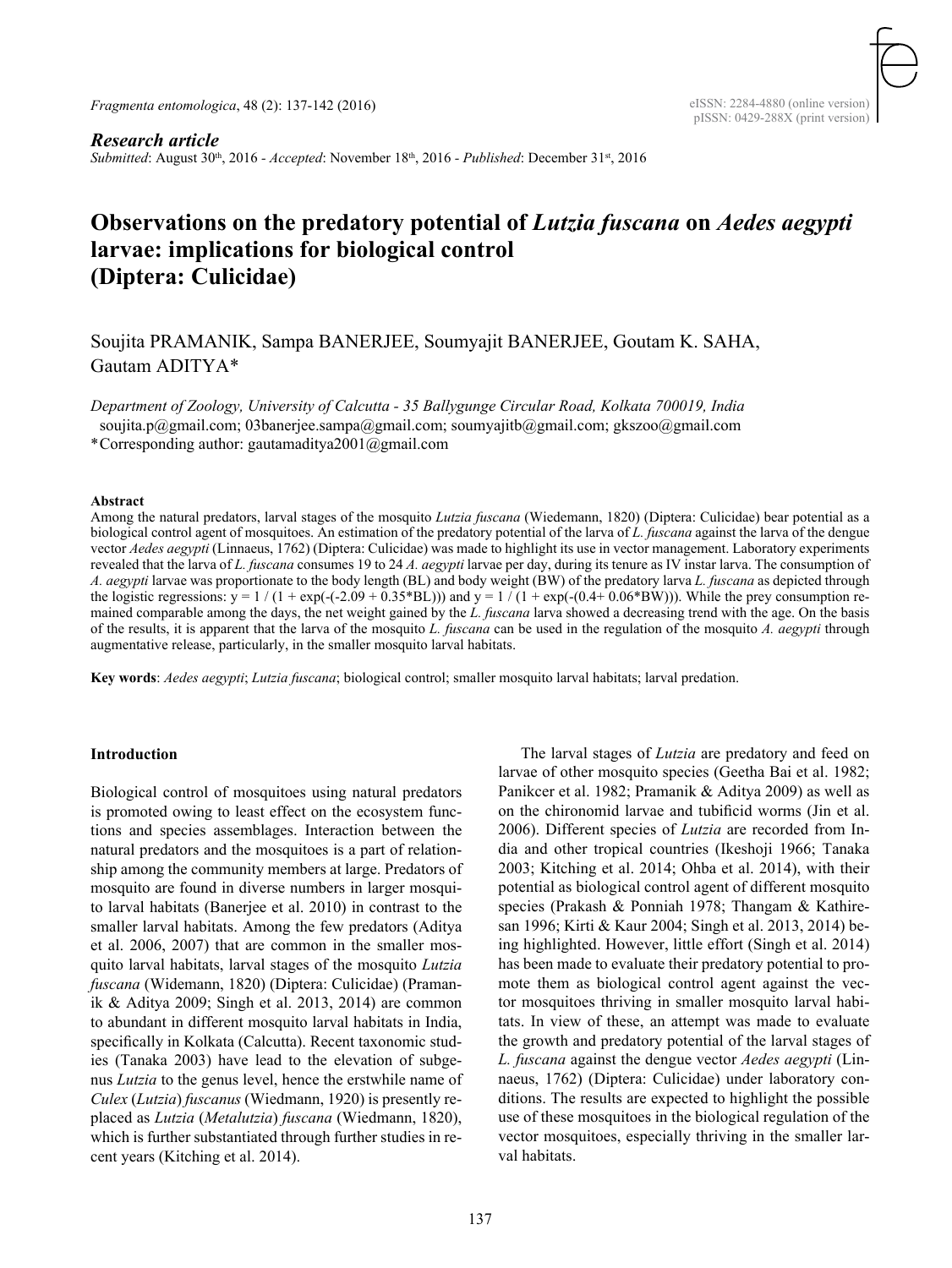## **Materials and methods**

The larval stages of the mosquito *L. fuscana* were encountered in different densities in the temporary containers in and around the campus of University of Calcutta, Kolkata, India, during the monsoon and post-monsoon (September to November) period of 2014 and 2015. The collection of the predatory larvae was made in course of entomological survey of the vector mosquitoes in the concerned area. However, the collections were irregular (1 out of 120 containers sampled) and the relative density remained low (predatory larvae 1: 25 vector mosquito larvae on average, as discussed below), and thus the experiments were carried out as and when the larvae of *L. fuscana* were encountered and collected. Of the total of 1800 containers (prospective larval habitats) surveyed following the protocol of the assessment of *Aedes* larval habitats in Kolkata, India (Banerjee et al. 2013, 2015), 16 containers (11 earthen pots and deep bowls, of 1 to 2l volume; 5 plastic containers; broken bucket, bowls and boxes 500ml to 1l volume) were found positive for the *L. fuscana* larvae (mean  $5.06 \pm 0.54$  S.E.; range 2-10) along with the *Aedes* larvae (mean 120.56± 10.44 S.E.; range 40-247), resulting in a ratio of predator to prey larvae of ca. 1: 25 (mean 1:  $25.03 \pm 1.89$  S.E.; range 1: 16 – 48.6).

 The collected larvae of *L. fuscana* were brought to the laboratory and placed in enamel trays with 3L of tap water and adequate number of mosquito larvae (IV instar stages of *Culex quinquefasciatus* or *A. aegypti*) was provided as prey. The prey mosquito larvae were present in the collections or obtained from the laboratory culture. The collected predatory larvae were mostly in the late IV instar larvae, evident from the pupation of 54 larvae within 24 h period.

 The immature of *Aedes* mosquitoes were collected from different smaller earthen and porcelain containers from the same area. The collected immature (P-generation) were placed in the enamel trays and the pupa were segregated, and placed in separate vials. Following emergence of the adult, the species-specific identification as *A. aegypti* was made and reared  $(F_1$ - and subsequent generations) in the laboratory for steady supply of the IV instar prey larva (Banerjee et al. 2013). Owing to the continuous culture of *A, aegypti*, this species was considered as prey in the experiments, though in field collections of the concerned geographical area, both *A. aegypti* and *A. albopictus* co-occur (Banerjee et al. 2010, 2013). The body length and the body weight of the larvae of *L. fuscana* followed a power regression as: body weight  $= 0.751*$  body length<sup>1.291</sup>;  $r^2 = 0.848$  (mean length  $9.32 \pm 0.23$  mm, range  $8.1 - 10.9$  mm and mean body weight  $13.46 \pm 0.49$  mg, range 11.2 – 17.4 mg) while the larvae of *A. aegypti* conform to the power regression as: body weight  $= 0.032*$ body length<sup>2.227</sup>;  $r^2 = 0.748$  (mean length  $6.57 \pm 0.13$  mm, range 5 – 7.6mm; mean body weight as  $2.19 \pm 0.11$  mg, range  $1.14 - 3.25$  mg).

 The experiment constituted assessment of the predation of the instar IV *A. aegypti* larva along with the measurement of the length and weight of *L. fuscana* larva. In a plastic container containing 250ml of tap water (aged tap water kept in storage tanks, pH 7.2), 25 instar IV larvae of *A. aegypti* were placed along with a single *L. fuscana*  larva of known length and weight. The length of the larva was measured under binocular fitted with ocular micrometer (Erma®, Japan) and the wet weight was measured in a pan balance (Afcoset®, India) to the nearest 0.1mg.

At the end of a 24 h period, the total numbers of prey consumed by the predator were noted, along with the changes in the length and weight of the predator. Following record of the numbers of *A. aegypti* consumed, the experimental containers were reset with the same number of prey and the observations were made using the same predator larva. The record of predation and the growth of the predator larva were noted for three consecutive days until the larvae metamorphosed to pupal stage. Although the collections of the predatory *L. fuscana* larvae were more, data of only 27 larvae that completed the whole phase of three days predation was considered. Consumption of the prey larva by the predators on each day was subjected to logistic regression analysis (Addinsoft 2010) to deduce the relationship between the length of the predator and the number of prey consumed. Further the gain in weight in each day was considered as a predictor with the number of prey consumed by the *L. fuscana* larva. The logistic regression complied with the propositions of the binomial generalized linear model with the proportion of the prey larva (instar IV *A. aegypti*) consumed as the response variable against the different explanatory variables, like days, body weight and the body length of the predator larva. In this assumption, the prey consumed (response variable) follows a binomial distribution (n, p) with n replicates (samples) of observations, while the linear combination of the explanatory variables (day, body length and body weight) was presented through the probability parameter, p. A weighted binary function with logit link was employed and with the equation being, prey consumed  $(y)$  =  $1/(1 + \exp(-(a + b_1 x_1)))$ . The parameters (intercept and the explanatory variable) were estimated through maximum likelihood with the significant contribution being measured through the Wald's  $\chi^2$  (Addinsoft 2010). An indicator of the efficacy of the predatory larva was assessed against the body weight, using linear regression (Zar 1999). Here, the weight gained per unit prey larva consumed was the response variable against the body weight of the predator larva.

#### **Results**

The instar IV larva of the mosquito *L. fuscana* consumed 17 to 24 larvae of equivalent instar larva of *A. aegypti*  with significant variations among the days of the experi-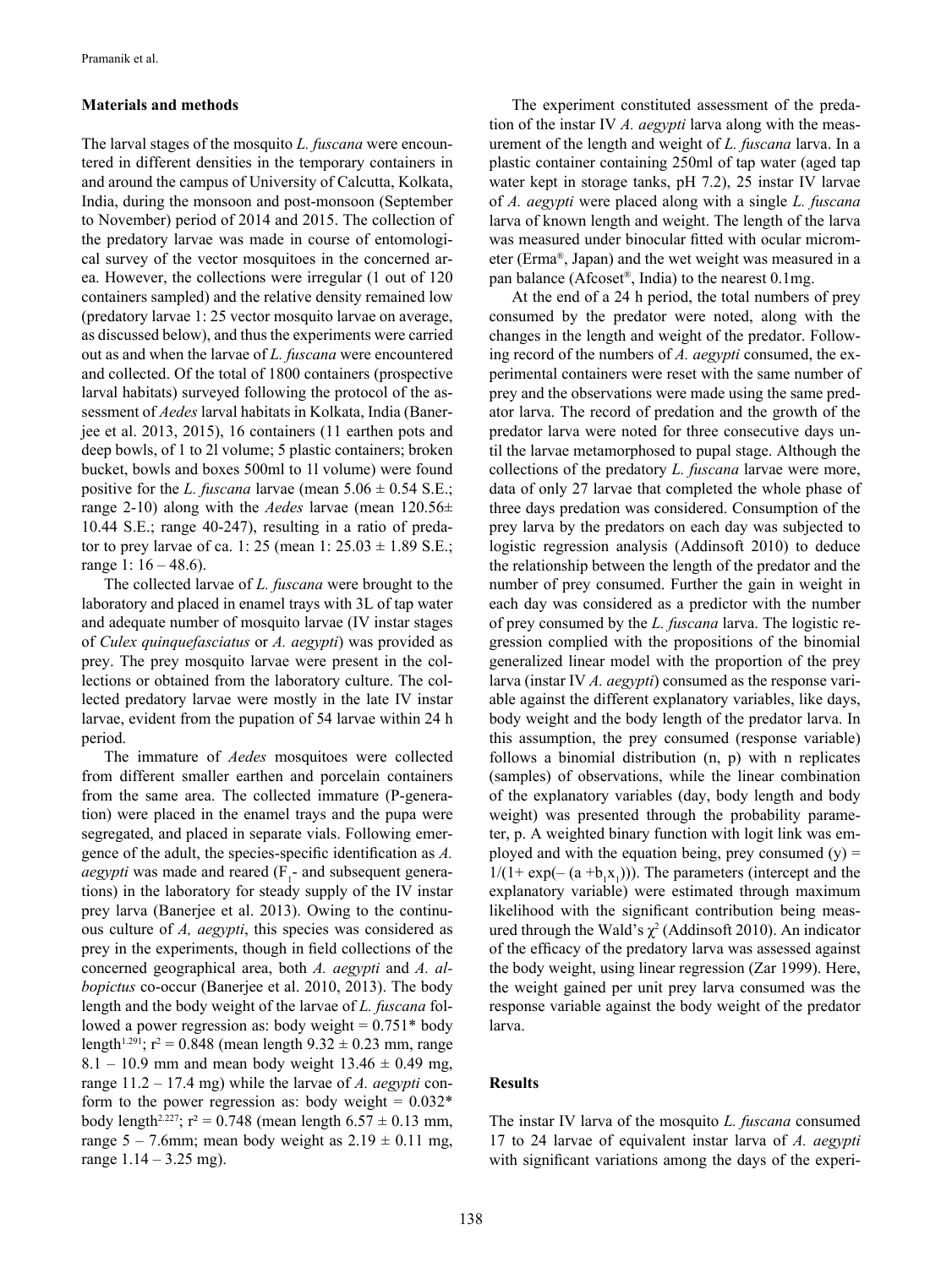ment. As a consequence of the prey larva consumption, the weight gained by the predatory decreased with time, and followed a power function (Fig 1). A logistic regression of consumption of *A. aegypti* larva by the larva of *L. fuscana*  could be represented as: consumption,  $y = 1/(1 + \exp(1))$  $(1 + \exp(-(0.81 + 0.34 \cdot Ba))$ , with the model parameter (day) being significant (intercept =  $0.81 \pm 0.2$ ; Wald's  $\chi^2$ = 15.344; day =  $0.34 \pm 0.1$ ; Wald's  $\chi^2$  = 10.778). The proportion of the prey consumed by the *L. fuscana* as a function of the body length (Fig 2a) could be presented as: prey consumed,  $y = 1 / (1 + \exp(-(2.09 + 0.35 \cdot \text{BL})))$  and the model parameter (BL, body length of the predator) were significant (intercept =  $-2.09 \pm 0.88$ ; Wald's  $\chi^2 = 5.67$ ; P < 0.017; Body length =  $0.352 \pm 0.087$ ; Wald's  $\chi^2 = 16.197$ ; P<0.0001). Similarly, the proportion of the prey consumed as a function of the body weight (Fig 2b) of *L. fuscana* can be represented as:  $y = 1 / (1 + \exp(-(0.4 + 0.06*BW)))$ , with the parameter (BW, body weight) being significant (intercept =  $0.4 \pm 0.137$ ; Wald's  $\chi^2 = 1.72$ ; P= 0.188; Body weight =  $0.06 \pm 0.016$ ; Wald's  $\chi^2 = 12.107$ ; P<0.0001). It was apparent that the prey consumption was non-linear in terms of the days of predation event considered and thus the relationship could be explained in terms of the logistic regression. At the end of the experiment the increment of length and the weight of the larvae of *L. fuscana* followed a power regression as: body weight  $= 0.034*$  body length<sup>2.727</sup>;  $r^2 = 0.796$  (mean length  $10.19 \pm 0.15$  mm, range 8.1 – 12.3 mm and mean body weight  $19.73 \pm 0.85$  mg, range  $11.2 - 29.1$  mg). Further assessment of efficacy of the predatory larva of *L. fuscana* could be represented in terms of weight gained per unit larvae consumed against the body weight (Fig. 3). A decreasing trend in the weight gained per unit larvae consumed was observed with reference to the body weight of the *L. fuscana* larva. At the end of the feeding period of three days, the body length of the larva of *L. fuscana* was  $10.88 \pm 0.13$  mm (range 10.3 to 12.3mm) and corresponding body weight was  $28.71 \pm 0.78$ mg (range 23.3 – 33.1 mg).

### **Discussion**

From the results it is apparent that the larva of *L. fuscana* can consume considerable number of *A. aegypti* larvae while exhibiting its growth to the pupal stages. The prey consumption varied with the days in correspondence to the growth of the larva of *L. fuscana* indicating that the satiation level varies with the age of the predator*.* In course of the consumption of the prey, the energy acquired by the predatory larva of *L. fuscana,* is assimilated in the growth of the somatic and reproductive tissue. With the increase in the biomass, the energy required for the maintenance increases, which is reflected through the efficacy indicator. In the initial day, the weight gained per unit larvae killed by early IV instar larva was quite high contrast to the late IV instar larva. A decline in the number of the IV instar

*A. aegypti* larvae killed by IV instar *L. fuscana* larva was observed as it reached pupation*.* The results are similar to the observations made on the predation on *A. aegypti* by *L. fuscana* in Rajasthan, India (Singh et al. 2014). Considering the larval habitats of *A. aegypti*, particularly the waste containers and bamboo stumps, it is highly probable that the augmentative release of *L. fuscana* can be a possible mode of intervention. In India (Geetha Bai et al. 1982; Panikcer et al. 1982; Pramanik & Aditya 2009; Singh et al. 2013, 2014) and several Asian countries (Jin et al. 2006; Ohba et al. 2014), the availability of *L. fuscana* calls for their use in the regulation of the dengue vectors, particularly, when the larval habitats and the life cycle patterns are similar for the target and the predator mosquitoes. Earlier studies on the taxonomy (Tanaka 2003; Kitching et al. 2014) and the occurrence of *Lutzia* spp. in China (Jin et al. 2006), India (Geetha Bai et al. 1982; Panicker et al. 1982; Prakash & Ponniah 1978; Thangam & Kathiresan 1996; Pramanik & Aditya 2009; Singh et al. 2013, 2014), Venezuela (Berti Moser et al. 2009) and Vietnam (Ohba et al. 2014) support their co-occurrence in the mosquito larval habitats known to be exploited by *A. aegypti*. As revealed through the gut analysis, the larva of *L. fuscana* consumes chironomid larvae also (Jin et al. 2006), which may be a possible concern for the regulation of the target mosquito. The selection of mosquito larvae by the predatory larva of *L. fuscana* will vary in situations where the mosquito larva coexists with the chironomid larva. Therefore further studies are necessary to evaluate the prey preference of *L. fuscana* in situations where multiple preys exists in the larval habitats, as observed in many container habitats in Kolkata, India (Mohan et al. 2014). Predatory efficacy of *L. fuscana* may also be limited in situations where the prey availability is low, since larval *Lutzia* spp. switches to cannibalism in absence of adequate prey (Yashuno 1965). Nonetheless, the present study demonstrated that the predation of the *L. fuscana* larva is dependent on size and gains biomass through the predation process. As a result of increase in the biomass of the larva, subsequent fitness of the pupa and adults are assured for *L. fuscana,* though the availability of the prey and the size of the larval habitats may be important factors. Keeping in view the low relative density with respect to the prey larvae in the positive *Aedes* larval habitats, it appears that the smaller habitats may be a constraint for the mosquito *L. fuscana.* 

As oviposition sites, *Lutzia* spp. is known to explore a wide range of habitats, ranging from the ground water habitats and phytotelmata and small containers (Kitching et al. 2014). Earlier studies substantiate rice fields (Pramanik & Aditya 2009), varied types of cemented tanks (Singh et al. 2013, 2014) and slow water drains (Jin et al. 2006) as larval habitats of *L. fuscana*, and cemented tanks and sewage pools (Prakash & Ponniah 1978; Thangam & Kathiresan 1996) for other species of *Lutzia*. In the present instance, the larvae of *L. fuscana* were encountered in larger among the known sizes of the *Aedes* larval habitats (500ml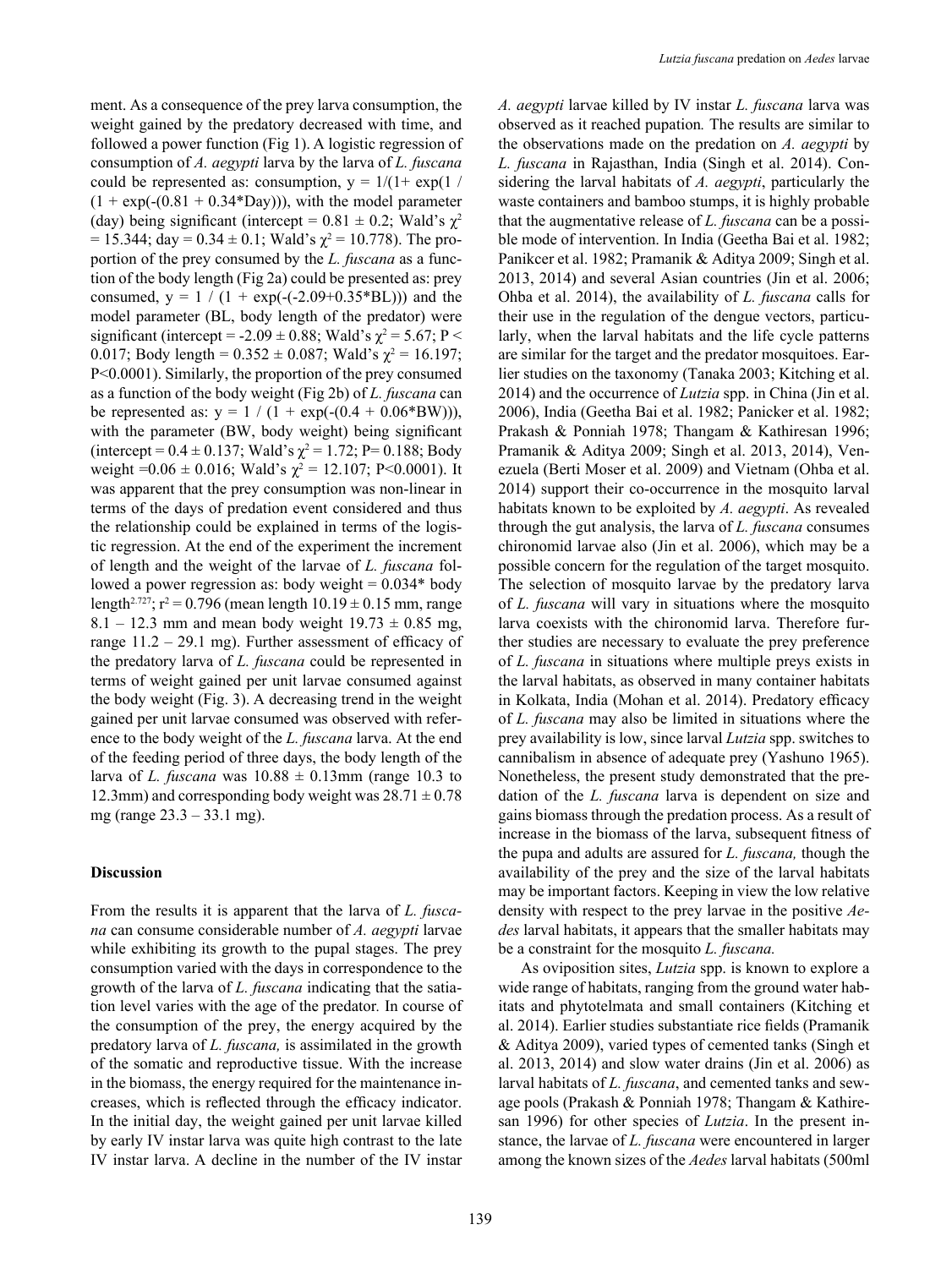

**Fig. 1** – **a**, an instar IV larva of *L. fuscana*, the predator; **b**, an instar IV larva of *A. aegypti*, the prey; **c**, larva of *L. fuscana* predating on the larva of *A. aegypti* (ventral view); **d**, same as c, dorsal view; **e**, the number of *A. aegypti* larvae killed by IV instar larva of *L. fuscana* during three consecutive days under laboratory conditions.  $(n = 39$  replicates).



**Fig. 2** – **a**, the proportion of the *A. aegypti* larvae consumed in a day by the predatory larvae of *L. fuscana* presented as a function of the body length (BL, in mm) of individual *L. fuscana* larva, irrespective of day; **b**, the same, as a function of the body weight (BW, in mg).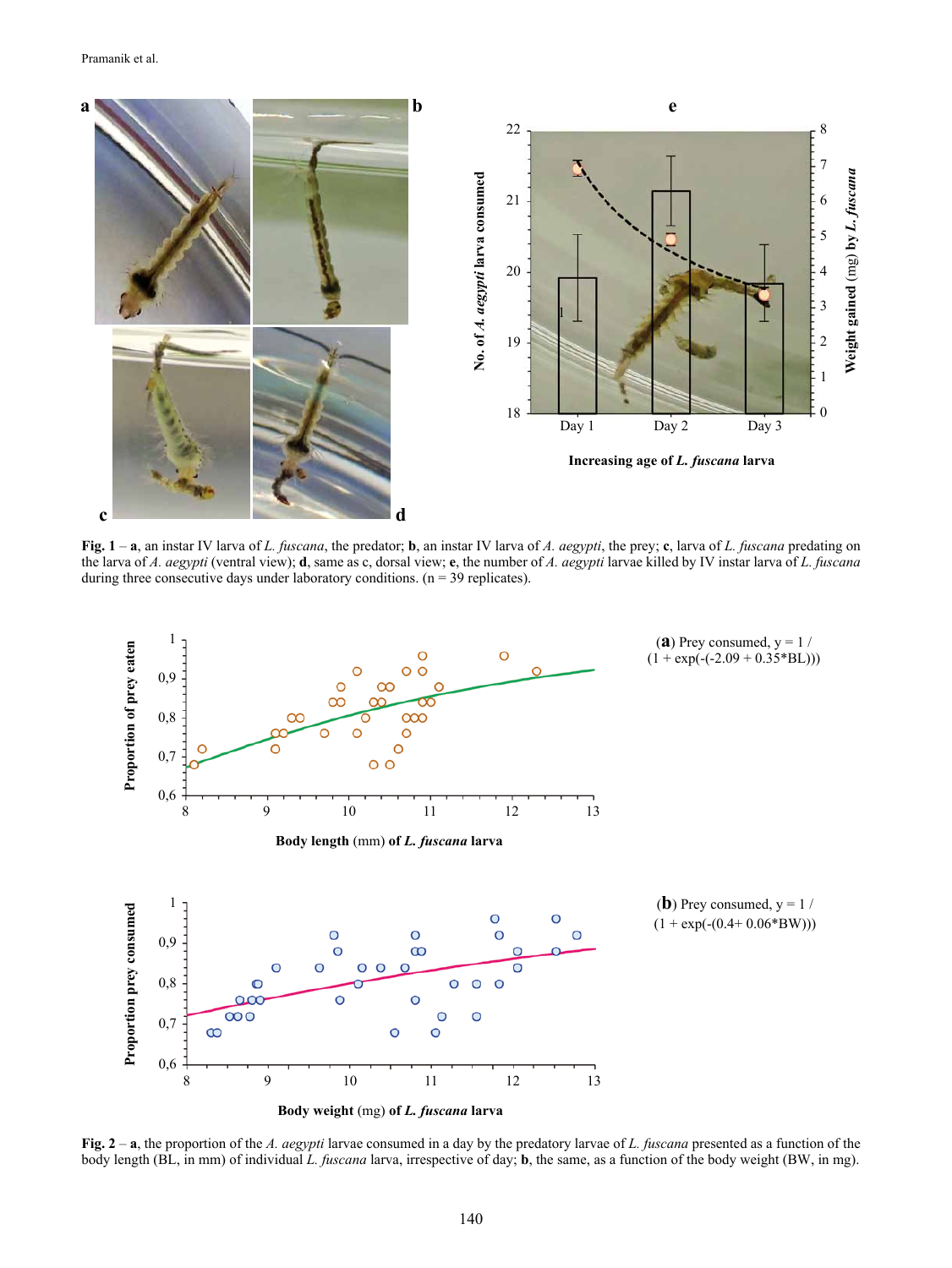

**Body weight** (mg) **of** *L. fuscana* **larva**

**Fig. 3** – The relationship between the predatory efficiency against the initial weight of instar IV *L. fuscana* larva consuming instar IV *A. aegypti* larva. Here efficacy was estimated as weight gained, (WG) per unit prey consumed (PC). BW– Body weight (in mg) of *L. fuscana* larva.

to 2l size plastic buckets or earthen pots and bowls) (Banerjee et al. 2013, 2015; Mohan et al. 2014), and comparable to the oviposition sites observed in Rajasthan, India (Singh et al. 2014). Larval habitat size is linked with higher prey availability (Banerjee et al. 2010) and therefore may be preferred by the predatory mosquito *L. fuscana* as oviposition sites. Further studies should be carried out to establish the range of habitats exploited by the mosquito *L. fuscana,* along with its prey preferences to understand the prospective natural colonization and successful regulation of target mosquitoes. Laboratory colonization for mass release and further establishment of the predatory mosquito (Panicker et al. 1982) need to be carried out with caution, since female *Lutzia* require blood meal (Kitching et al. 2014) and involved in disease transmission in birds (Ejiri et al. 2009). Considering the observations of the present instance and earlier studies (Singh et al. 2014), use of *L. fuscana* in classical or augmentative release method of biological control against *A. aegypti* seems to be feasible. However, further studies should be initiated to explore the life history and ecology of *L. fuscana* to determine its efficacy against vector mosquitoes, including *A. aegypti* in smaller larval habitats like containers and tree-holes.

**Acknowledgements** – The constructive suggestions of two esteemed reviewers in enhancing the quality of the manuscript are duly acknowledged. We thankfully acknowledge the Head, Department of Zoology, University of Calcutta, Kolkata, India, for the facilities provided in carrying out the work, including DST-FIST. SB acknowledges the financial assistance received through DST-INSPIRE fellowship [Sanction number: DST/INSPIRE Fellowship/2013/645, dated 17-12-2013] for carrying out a part of the research work included in the article. The UGC research award sanctioned to GKS is duly acknowledged.

#### **References**

- Addinsoft SARL 2010. XLSTAT software, Version 10.0, Paris, France.
- Aditya G., Ash A., Saha G.K. 2006. Predatory activity of *Rhantus sikkimensis* and larvae of *Toxorhynchites splendens* on mosquito larvae in Darjeeling, India. Journal of Vector Borne Diseases, 43: 66–72.
- Aditya G., Bhattacharyya S., Kundu N., Kar P.K., Saha G.K. 2007. Predatory efficiency of the sewage drain inhabiting larvae of *Toxorhynchites splendens* Wiedemann on *Culex quinquefasciatus* Say and *Armigeres subalbatus* (Coquillet) larva. Southeast Asian Journal of Tropical Medicine and Public Health, 38: 799–807.
- Banerjee S., Aditya G., Saha N., Saha G.K. 2010. An assessment of macroinvertebrate assemblages in mosquito larval habitats - space and diversity relationship. Environmental Monitoring and Assessment, 168: 597– 611.
- Banerjee S., Aditya G., Saha G.K. 2013. Household disposables as breeding habitats of dengue vectors: linking wastes with public health. Waste Management, 33 (12): 233–239.
- Banerjee S., Aditya G., Saha G.K. 2015. Household wastes as larval habitats of Dengue vectors: comparison between urban and rural areas of Kolkata, India. PLoS ONE, 10(10): e0138082. DOI: 10.1371/journal.pone.0138082.
- Berti Moser J., Gonzalez Rivas J., Guzman H., Liria J. 2009. First record of *Culex (Lutzia) bigoti* Bellardi, 1862 (Diptera: Culicidae) in Bolivar state, Venezuela. Boletin de Malariologia y Salud Ambiental, 49(2): 313–315.
- Ejiri H., Sato Y., Sawai R. Sasaki E., Matsumoto R., Ueda M., Higa Y., Tsuda Y., Omori S., Murata K., Yukawa M. 2009. Prevalence of avian malaria parasite in mosquitoes collected at a zoological garden in Japan. Parasitology Research, 105: 629–633.
- Geetha Bai M., Viswam K., Panicker K.N. 1982. *Culex (Lutzia) fuscanus* – a predator mosquito. Indian Journal of Medical Research, 76: 837–839.
- Kitching I.J., Culverwell C.L., Harbach R.E. 2014. The phylogenetic conundrum of *Lutzia* (Diptera: Culicidae: Culicini): a cautionary account of conflict and support. Insect Systemat-